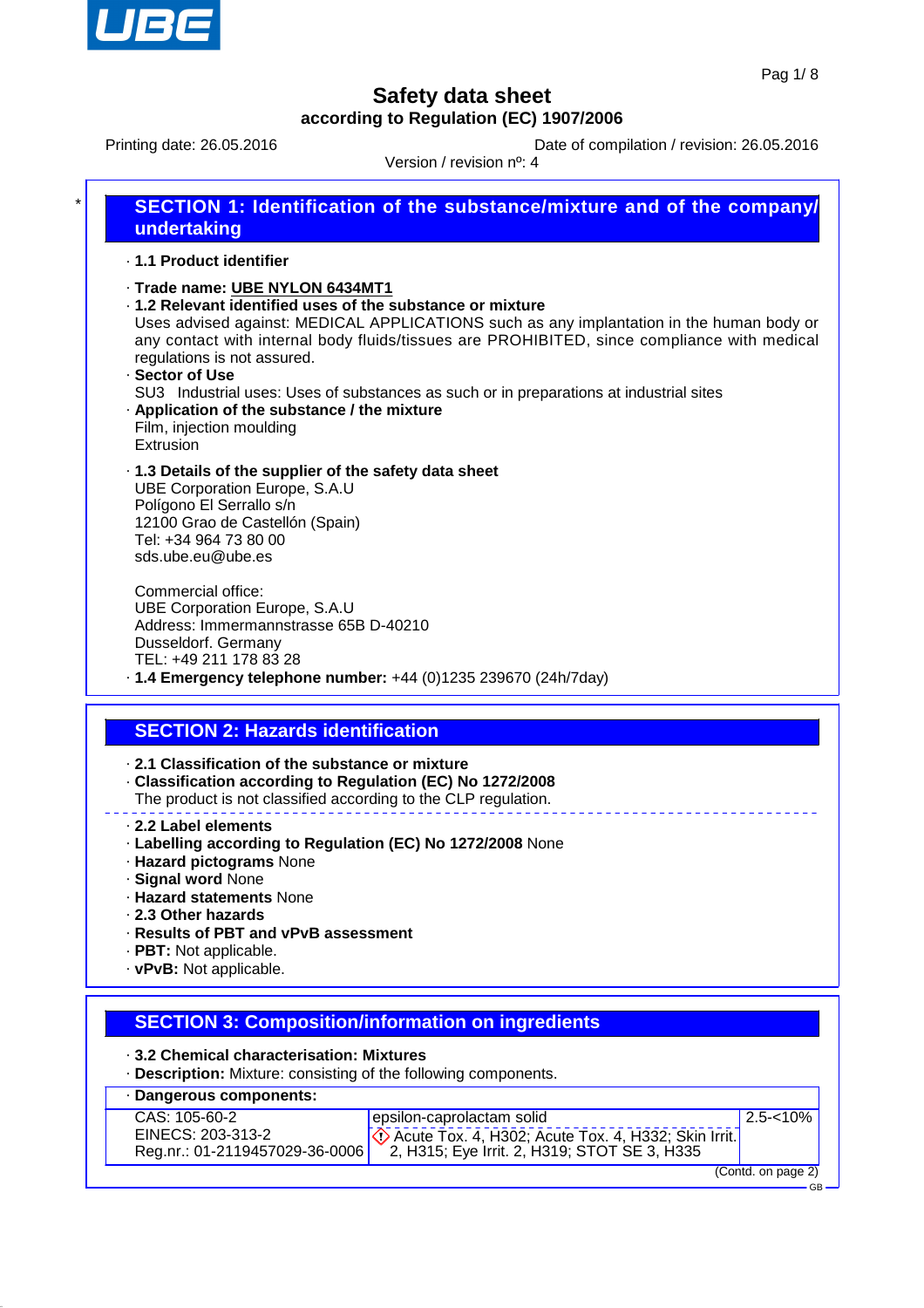

Printing date: 26.05.2016 **Date of compilation / revision: 26.05.2016** 

Version / revision nº: 4

**Trade name: UBE NYLON 6434MT1**

· **Non dangerous components**

40959-29-3 Polyamide 6/66/12 50-100%

Others  $\begin{bmatrix} 0.1 - 2.5\% \end{bmatrix}$ 

· **Additional information:** For the wording of the listed risk phrases refer to section 16.

## **SECTION 4: First aid measures**

|  |  |  |  |  | 4.1 Description of first aid measures |
|--|--|--|--|--|---------------------------------------|
|--|--|--|--|--|---------------------------------------|

· **General information:**

Immediately remove any clothing soiled by the product. Take affected persons out into the fresh air. Seek medical treatment.

· **After inhalation:**

If exposed to vapors from heating and molding material, remove to fresh air.

If symptoms, coughing and discomfort in nose and throat remain, get medical attention.

#### · **After skin contact:**

Immediately wash with water and soap and rinse thoroughly.

If redness, itching or burning sensation develops, get medical attention.

After contact with the molten product, cool rapidly with cold water.

Do not pull solidified product off the skin.

- Seek medical treatment.
- · **After eye contact:**

Immediately flush exposed area with copious amounts of water for at least 15 minutes. If redness, itching or burning sensation develops, do not rub eyes and immediately get medical attention.

· **After swallowing:**

Rinse out mouth and then drink plenty of water.

Do not induce vomiting; call for medical help immediately.

· **4.2 Most important symptoms and effects, both acute and delayed** At molding state, expected to cause burns to skin.

Irreversible dermatitis will occur if you do not wash affected skin immediately and thoroughly.

· **4.3 Indication of any immediate medical attention and special treatment needed** No specific treatment information is available. Symptomatic treatment is advisable

### **SECTION 5: Firefighting measures**

- · **5.1 Extinguishing media**
- · **Suitable extinguishing agents:**
- **Water**
- Fire-extinguishing powder

Carbon dioxide

Use fire extinguishing methods suitable to surrounding conditions.

- · **For safety reasons unsuitable extinguishing agents:** Not known
- · **5.2 Special hazards arising from the substance or mixture** In case of fire, the following can be released:

Carbon monoxide (CO)

Carbon Dioxide (CO2)

Under certain fire conditions, traces of other toxic gases cannot be excluded, e.g.: Hydrogen cyanide (HCN)

Ammonia (NH3)

(Contd. on page 3)

GB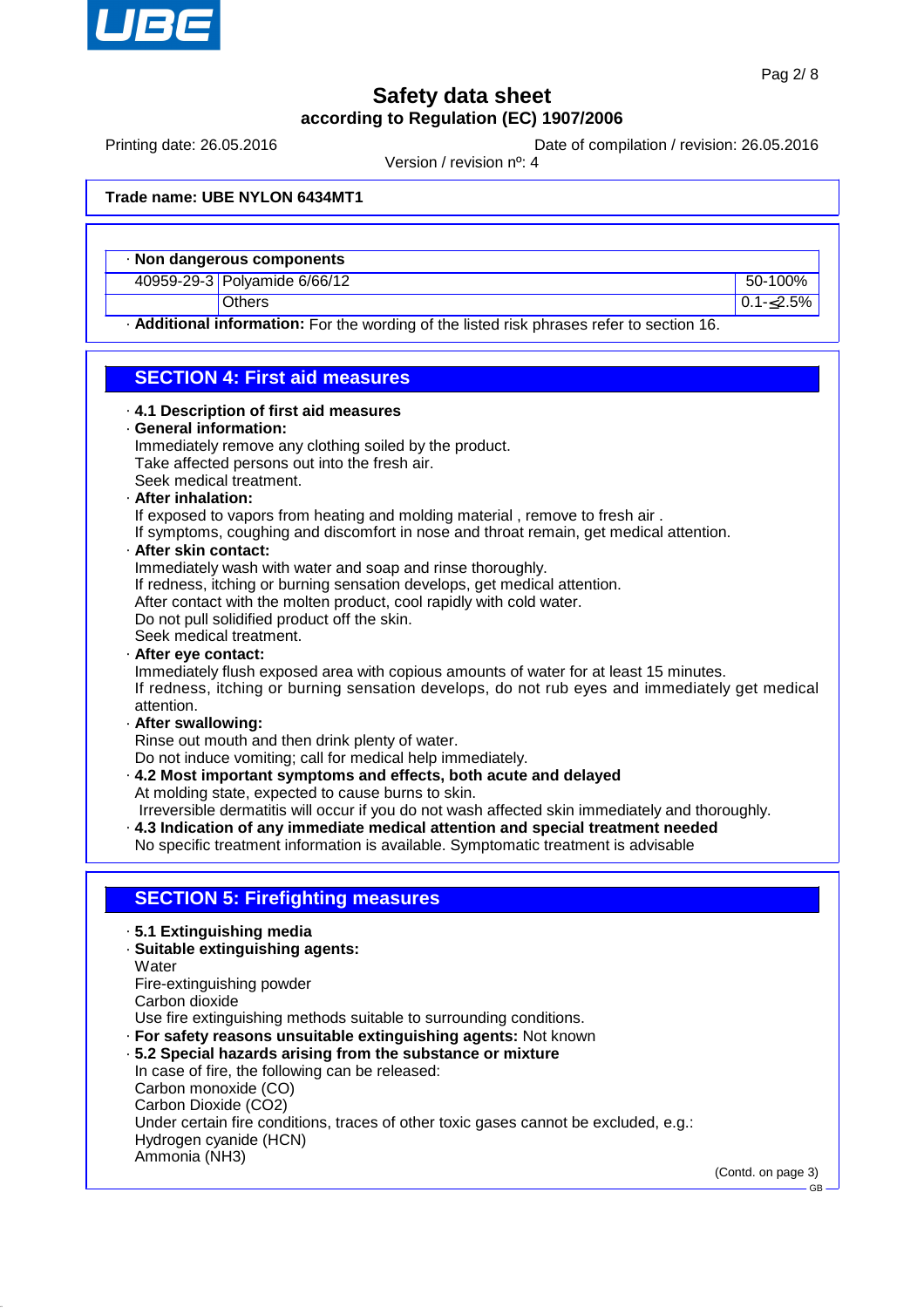

Printing date: 26.05.2016 **Date of compilation / revision: 26.05.2016** 

Version / revision nº: 4

**Trade name: UBE NYLON 6434MT1**

· **5.3 Advice for firefighters**

- · **Protective equipment:** Firefighters should wear appropriate protective equipment Wear self-contained respiratory protective device.
- · **Additional information** Cool endangered receptacles with water spray. Collect contaminated fire fighting water separately. It must not enter the sewage system.

### **SECTION 6: Accidental release measures**

- · **6.1 Personal precautions, protective equipment and emergency procedures** Stop leak if you can do so without risk Remove combustible materials Ensure adequate ventilation Use personal protective equipment as indicated in paragraph 8 · **6.2 Environmental precautions:** Do not allow product to reach sewage system or any water course.
- Inform respective authorities in case of seepage into water course or sewage system. Do not allow to enter sewers/ surface or ground water.
- · **6.3 Methods and material for containment and cleaning up:** Sweep up to prevent slipping on polymer pellets Send for recovery or disposal in suitable receptacles. Dispose contaminated material as waste according to item 13. · **6.4 Reference to other sections**
- See Section 7 for information on safe handling. See Section 8 for information on personal protection equipment. See Section 13 for disposal information.

### **SECTION 7: Handling and storage**

| .7.1 Precautions for safe handling                                     |                                                                                             |
|------------------------------------------------------------------------|---------------------------------------------------------------------------------------------|
|                                                                        | Keep away from foodstuffs, beverages and feed.                                              |
|                                                                        | Immediately remove all soiled and contaminated clothing                                     |
|                                                                        | Wash hands before breaks and at the end of work.                                            |
|                                                                        | Do not eat, drink, smoke or sniff while working.                                            |
| molten state:                                                          |                                                                                             |
|                                                                        | Avoid skin contact with the liquefied material.                                             |
| Avoid breathing dust/fume/vapours.                                     |                                                                                             |
|                                                                        | · Information about fire - and explosion protection: Protect against electrostatic charges. |
|                                                                        | .7.2 Conditions for safe storage, including any incompatibilities                           |
| · Storage:                                                             |                                                                                             |
|                                                                        | · Requirements to be met by storerooms and receptacles:                                     |
|                                                                        | Store in cool, dry conditions in well sealed receptacles.                                   |
|                                                                        | · Information about storage in one common storage facility: Not required.                   |
|                                                                        | · Further information about storage conditions: Protect from heat and direct sunlight.      |
|                                                                        |                                                                                             |
|                                                                        |                                                                                             |
| .7.3 Specific end use(s)<br>No further relevant information available. |                                                                                             |

(Contd. on page 4)

GB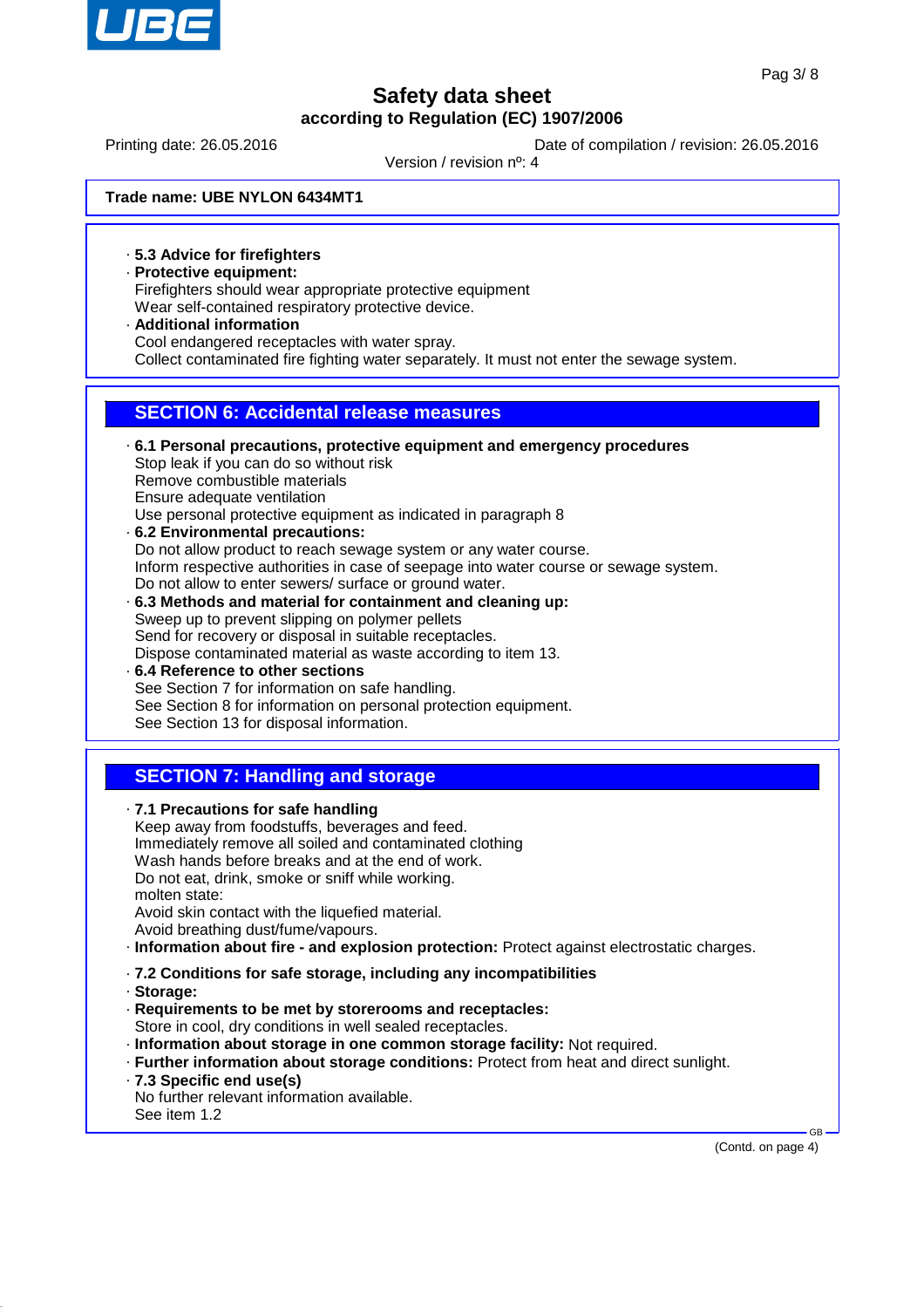

(Contd. on page 5)

GB

## **Safety data sheet according to Regulation (EC) 1907/2006**

Printing date: 26.05.2016 Date of compilation / revision: 26.05.2016

Version / revision nº: 4

**Trade name: UBE NYLON 6434MT1**

|                                             | <b>SECTION 8: Exposure controls/personal protection</b>                                                                                                                             |
|---------------------------------------------|-------------------------------------------------------------------------------------------------------------------------------------------------------------------------------------|
|                                             | · Additional information about design of technical facilities:                                                                                                                      |
|                                             | Adequate ventilation should be maintained at handing.                                                                                                                               |
|                                             | Additionally, local exhaust ventilation recommended at molding process.                                                                                                             |
| 8.1 Control parameters                      |                                                                                                                                                                                     |
| monitored at the workplace.                 | · Ingredients with limit values that require monitoring at the workplace:<br>The product does not contain any relevant quantities of materials with critical values that have to be |
| · DNEL (workers) Not available              |                                                                                                                                                                                     |
| · DNEL (general population) Not available   |                                                                                                                                                                                     |
|                                             | . Additional information: The lists valid during the making were used as basis.                                                                                                     |
| 8.2 Exposure controls                       |                                                                                                                                                                                     |
| · Personal protective equipment:            |                                                                                                                                                                                     |
| · General protective and hygienic measures: | Wash hands before breaks and at the end of work.                                                                                                                                    |
|                                             | In accordance with Directive 89/686/EEC on personal protective equipment                                                                                                            |
| · Respiratory protection:                   |                                                                                                                                                                                     |
| Unnecessary under normal processing         |                                                                                                                                                                                     |
| Melted state:                               | Wear a respirator conforming to EN140 at least with Type A filter.                                                                                                                  |
| · Protection of hands:                      |                                                                                                                                                                                     |
| Protective gloves                           |                                                                                                                                                                                     |
| Melted state:                               |                                                                                                                                                                                     |
| · Material of gloves Heat protection gloves |                                                                                                                                                                                     |
| · Eye protection:                           |                                                                                                                                                                                     |
|                                             |                                                                                                                                                                                     |
| Safety glasses                              |                                                                                                                                                                                     |
|                                             |                                                                                                                                                                                     |
|                                             | Safety goggles should be worn. At treating hot polymer or molding, face shield should be                                                                                            |
| recommended                                 |                                                                                                                                                                                     |
|                                             | · Skin and body protection: Protective work clothing                                                                                                                                |
|                                             | Limitation and supervision of exposure into the environment<br>Prevent the material from spreading into the environment.                                                            |
|                                             |                                                                                                                                                                                     |
|                                             |                                                                                                                                                                                     |
|                                             | <b>SECTION 9: Physical and chemical properties</b>                                                                                                                                  |
|                                             | . 9.1 Information on basic physical and chemical properties                                                                                                                         |
| · General Information                       |                                                                                                                                                                                     |
| · Appearance:                               |                                                                                                                                                                                     |
| Form:                                       | Pellets                                                                                                                                                                             |
| <b>Colour:</b>                              | Natural                                                                                                                                                                             |

**Natural** 

• **Odour:** Light<br>• **Odour threshold:** The Control of Allen Rot applicable

· Odour threshold: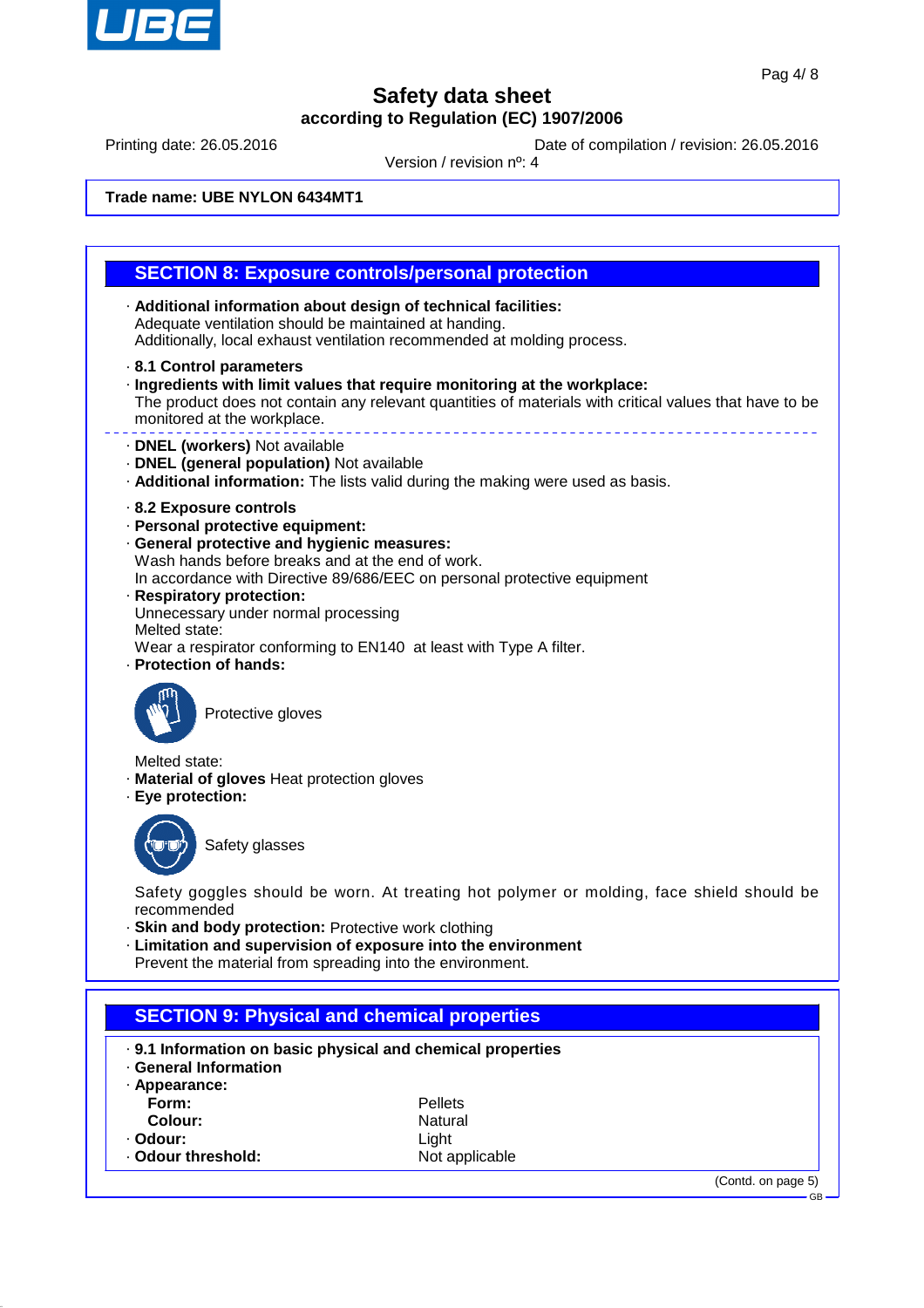

Printing date: 26.05.2016 **Date of compilation / revision: 26.05.2016** 

Version / revision nº: 4

**Trade name: UBE NYLON 6434MT1**

| · pH-value:                                                                                         | Not applicable.                                                                                               |
|-----------------------------------------------------------------------------------------------------|---------------------------------------------------------------------------------------------------------------|
| · Change in condition<br><b>Melting point/Melting range:</b><br><b>Boiling point/Boiling range:</b> | Not determined for mixture.<br>Not determined for mixture.                                                    |
| · Flash point:                                                                                      | Not applicable.                                                                                               |
| · Flammability (solid, gaseous):                                                                    | Not determined for mixture.                                                                                   |
| · Ignition temperature                                                                              |                                                                                                               |
| <b>Decomposition temperature:</b>                                                                   | Not determined for mixture.                                                                                   |
| · Self-igniting:                                                                                    | Not determined for mixture.                                                                                   |
| · Danger of explosion:                                                                              | Not determined for mixture.                                                                                   |
| · Explosion limits:<br>Lower:<br>Upper:<br>· Oxidising properties                                   | Not determined.<br>Not determined.<br>No oxidising properties                                                 |
| · Vapour pressure:                                                                                  | Not applicable because it is a solid mixture                                                                  |
| · Density:<br>· Vapour density<br>· Evaporation rate                                                | Not determined.<br>Not applicable.<br>Not applicable because it is a solid mixture                            |
| · Solubility in / Miscibility with<br>water:                                                        | Insoluble.                                                                                                    |
| · Partition coefficient (n-octanol/water): Not determined for mixture.                              |                                                                                                               |
| · Viscosity:<br>Dynamic:<br>Kinematic:<br>- 9.2 Other information                                   | Not applicable.<br>Not applicable because it is a solid mixture<br>No further relevant information available. |

### **SECTION 10: Stability and reactivity**

- · **10.1 Reactivity**
- Dangerous reactions are not expected handling the product according to its intended use.
- · **10.2 Chemical stability** The product is stable if stored and handled as prescribed/indicated
- · **Thermal decomposition / conditions to be avoided:** Stable at environment temperature.
- No decomposition if used and stored according to specifications.
- · **10.3 Possibility of hazardous reactions** No dangerous reactions known.
- · **10.4 Conditions to avoid**

Avoid heat, flames, sparks and other sources of ignition.

- Avoid high temperature
- · **10.5 Incompatible materials:** Oxidizing agents, acids, bases and reactive agents.
- · **10.6 Hazardous decomposition products:**
- Carbon monoxide
- Carbon dioxide
- Hydrogen cyanide (prussic acid)

(Contd. on page 6)

GB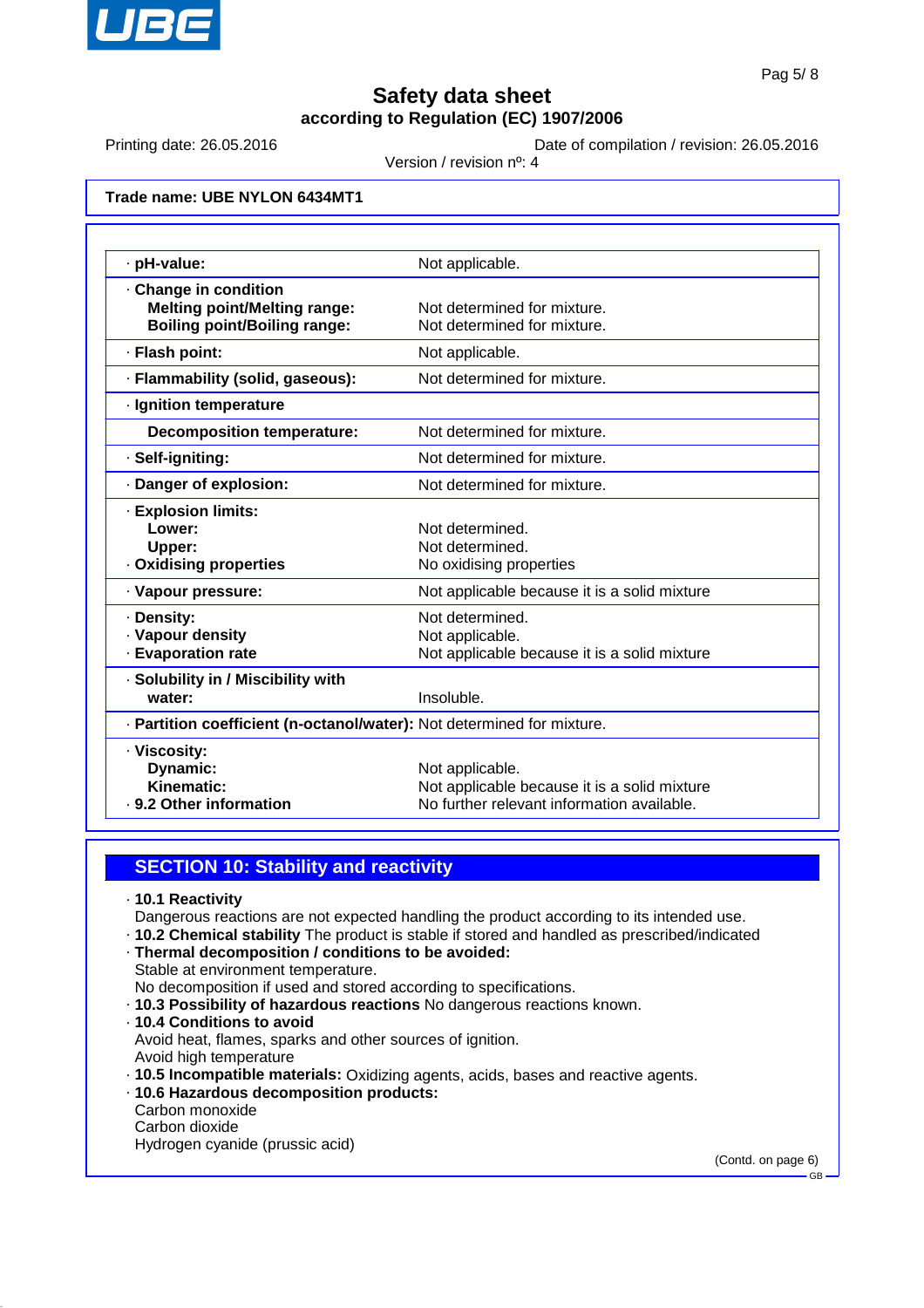

Printing date: 26.05.2016 **Date of compilation / revision: 26.05.2016** 

Version / revision nº: 4

#### **Trade name: UBE NYLON 6434MT1**

Ammonia

### **SECTION 11: Toxicological information**

- · **11.1 Information on toxicological effects**
- · **Acute toxicity** Based on available data, the classification criteria are not met.
- · **Primary irritant effect:**
- · **Skin corrosion/irritation** Based on available data, the classification criteria are not met.
- · **Serious eye damage/irritation** Based on available data, the classification criteria are not met.
- · **Respiratory or skin sensitisation** Based on available data, the classification criteria are not met.
- · **Other information (about experimental toxicology):**
- Aspiration hazard: No further relevant information available.
- · **Acute effects (acute toxicity, irritation and corrosivity)**
- STOT-single exposure: Not available
- No further relevant information available. · **CMR effects (carcinogenity, mutagenicity and toxicity for reproduction)**
- · **Germ cell mutagenicity** Based on available data, the classification criteria are not met.
- · **Carcinogenicity** Based on available data, the classification criteria are not met.
- · **Reproductive toxicity** Based on available data, the classification criteria are not met.
- · **STOT-single exposure** Based on available data, the classification criteria are not met.
- · **STOT-repeated exposure** Based on available data, the classification criteria are not met.
- · **Aspiration hazard** Based on available data, the classification criteria are not met.
- 

#### **SECTION 12: Ecological information**

- · **12.1 Toxicity**
- · **Aquatic toxicity:** No further relevant information available.
- · **12.2 Persistence and degradability** Not determined for mixture.
- · **12.3 Bioaccumulative potential** No further relevant information available.
- · **12.4 Mobility in soil** No further relevant information available.
- · **12.5 Results of PBT and vPvB assessment**
- · **PBT:** Not applicable.
- · **vPvB:** Not applicable.
- · **12.6 Other adverse effects** No further relevant information available.

#### **SECTION 13: Disposal considerations**

- · **13.1 Waste treatment methods**
- · **Recommendation**
- Chemical residues generally count as special waste
- Disposal must be made according to official regulations.

Must not be disposed together with household garbage. Do not allow product to reach sewage system.

- · **Uncleaned packaging:**
- · **Recommendation:** Packaging may contain residues of the product and should be treated accordingly.

(Contd. on page 7)

GB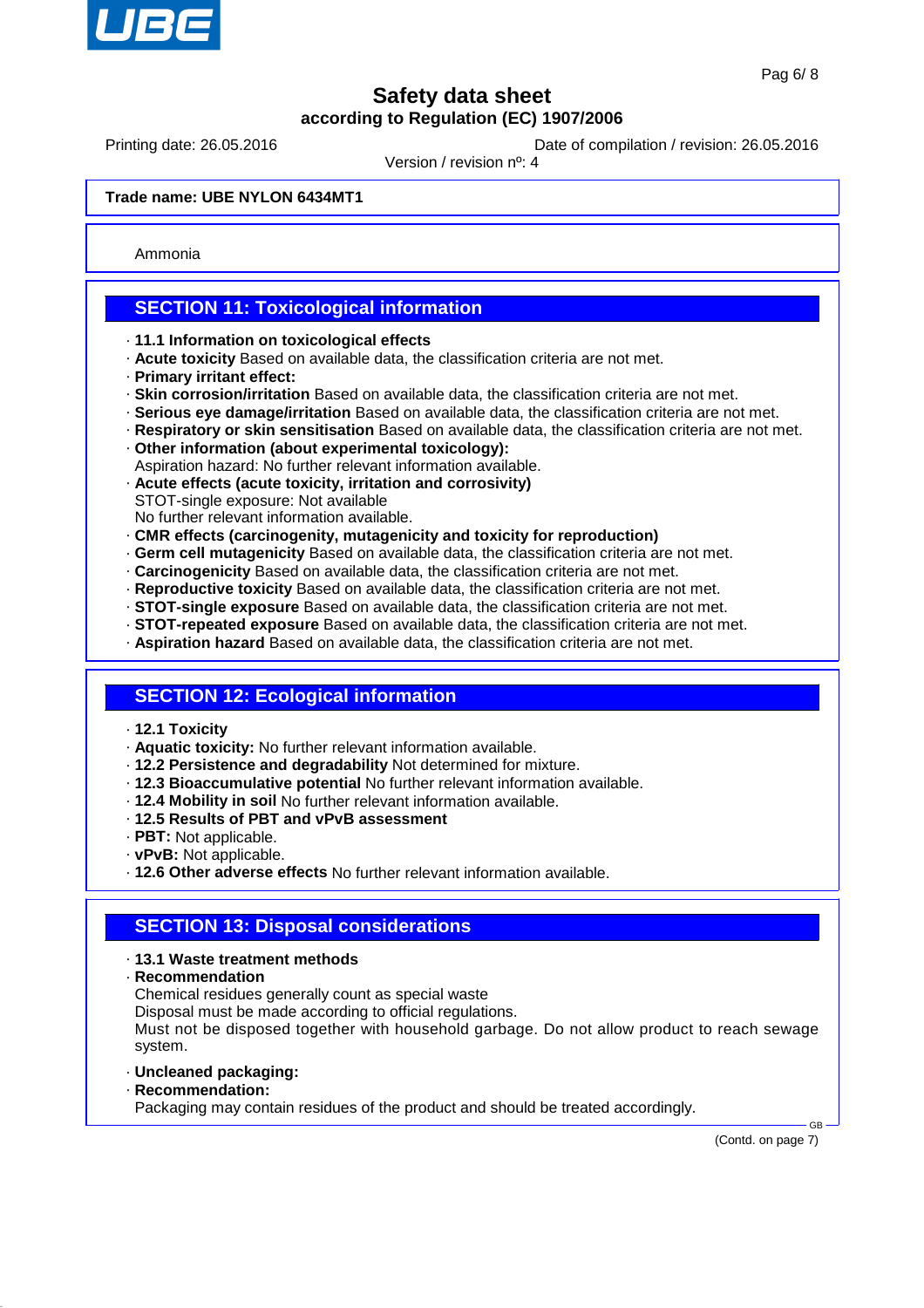

Printing date: 26.05.2016 **Date of compilation / revision: 26.05.2016** 

Version / revision nº: 4

### **Trade name: UBE NYLON 6434MT1**

| <b>SECTION 14: Transport information</b>                                     |                             |
|------------------------------------------------------------------------------|-----------------------------|
| . 14.1 UN-Number<br>· ADR, ADN, IMDG, IATA                                   | None                        |
| 14.2 UN proper shipping name<br>· ADR, ADN, IMDG, IATA                       | None                        |
| · 14.3 Transport hazard class(es)                                            |                             |
| · ADR, ADN, IMDG, IATA<br>· Class                                            | None                        |
| ⋅ 14.4 Packing group<br>· ADR, IMDG, IATA                                    | None                        |
| . 14.5 Environmental hazards:<br>· Marine pollutant:                         | No                          |
| · 14.6 Special precautions for user                                          | Not applicable.             |
| · 14.7 Transport in bulk according to Annex II<br>of Marpol and the IBC Code | Not applicable.             |
| · Transport/Additional information:                                          | Not classification assigned |
| · UN "Model Regulation":                                                     | None                        |

### **SECTION 15: Regulatory information**

· **15.1 Safety, health and environmental regulations/legislation specific for the substance or mixture**

· **Additional Information:**

This substance/mixture does not legally require an SDS based on Regulation 1907/2006 (REACH). However,this SDS format, is utilized to supply information required according to Article 32 of REACH.

· **15.2 Chemical safety assessment:** A Chemical Safety Assessment has not been carried out.

### **SECTION 16: Other information**

This information is based on our present knowledge. However, this shall not constitute a guarantee for any specific product features and shall not establish a legally valid contractual relationship.

#### · **Relevant phrases**

H302 Harmful if swallowed.

- H315 Causes skin irritation.
- H319 Causes serious eye irritation.
- H332 Harmful if inhaled.

H335 May cause respiratory irritation.

· **Training hints**

Specific training of workers to comply with the requirements specified in the Safety Data Sheet is required.

- · **Department issuing MSDS:** Product Liability group
- · **Contact:** Contact with business unit for any issue related to the safety data sheet
- · **Abbreviations and acronyms:** ADR: Accord européen sur le transport des marchandises dangereuses par Route (European Agreement concerning the International Carriage of Dangerous Goods by Road)